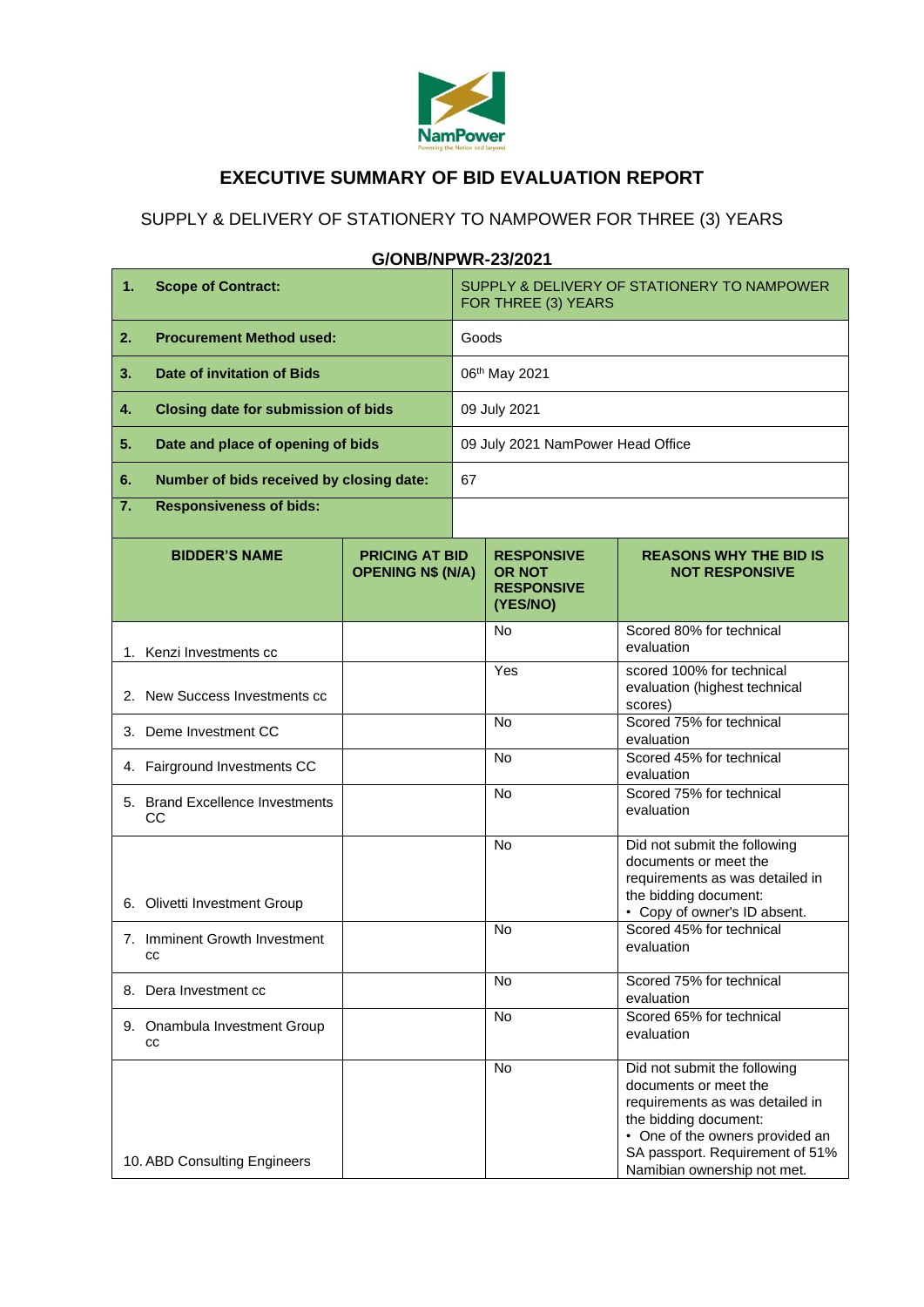

| 11. Lakadiva Investment cc              | <b>No</b> | Scored 45% for technical<br>evaluation                                                                                                                                                                  |
|-----------------------------------------|-----------|---------------------------------------------------------------------------------------------------------------------------------------------------------------------------------------------------------|
| 12. Nghilifenanye Investment cc         | Yes       | scored 100% for technical<br>evaluation (highest technical<br>scores)                                                                                                                                   |
| 13. Gongaleni Investment cc             | <b>No</b> | Scored 75% for technical<br>evaluation                                                                                                                                                                  |
| 14. Nu! Nanis Investment cc             | No        | Did not submit the following<br>documents or meet the<br>requirements as was detailed in<br>the bidding document:<br>• SSC good standing expired and<br>invalid, dated 16/04/2021.                      |
| 15. Kakunino Investment cc              | <b>No</b> | Did not submit the following<br>documents or meet the<br>requirements as was detailed in<br>the bidding document:<br>• Copy of owner's ID not<br>provided.                                              |
| 16. Sharp Design & Printing CC          | <b>No</b> | Did not submit the following<br>documents or meet the<br>requirements as was detailed in<br>the bidding document:<br>• ID copy provided not certified.<br>• Provided incomplete bid<br>submission form. |
| 17. Amutanga Trading Enteprises<br>CC   | No        | Scored 40% for technical<br>evaluation                                                                                                                                                                  |
| 18. Africhem Investment CC              | No        | Scored 50% for technical<br>evaluation                                                                                                                                                                  |
| 19. KKV Investment CC                   | <b>No</b> | Scored 60% for technical<br>evaluation                                                                                                                                                                  |
| 20. Ogwandje Investment CC              | <b>No</b> | Scored 80% for technical<br>evaluation                                                                                                                                                                  |
| 21. Xfinity Investment CC               | <b>No</b> | Scored 40% for technical<br>evaluation                                                                                                                                                                  |
| 22. Rocson Investment CC                | <b>No</b> | Did not submit the following<br>documents or meet the<br>requirements as was detailed in<br>the bidding document:<br>• Copy of owner's ID not<br>provided.                                              |
| 23. Tekmak Investment                   | <b>No</b> | Did not submit the following<br>documents or meet the<br>requirements as was detailed in<br>the bidding document:<br>• Copy of owner's ID not                                                           |
|                                         | Yes       | provided.<br>scored 100% for technical                                                                                                                                                                  |
| 24. Faradays Investment CC              |           | evaluation (highest technical<br>scores)                                                                                                                                                                |
| 25. S & T Engineering &<br>Construction | <b>No</b> | Scored 80% for technical<br>evaluation                                                                                                                                                                  |
| 26. Nangu Line Trading                  | Yes       | scored 100% for technical<br>evaluation (highest technical<br>scores)                                                                                                                                   |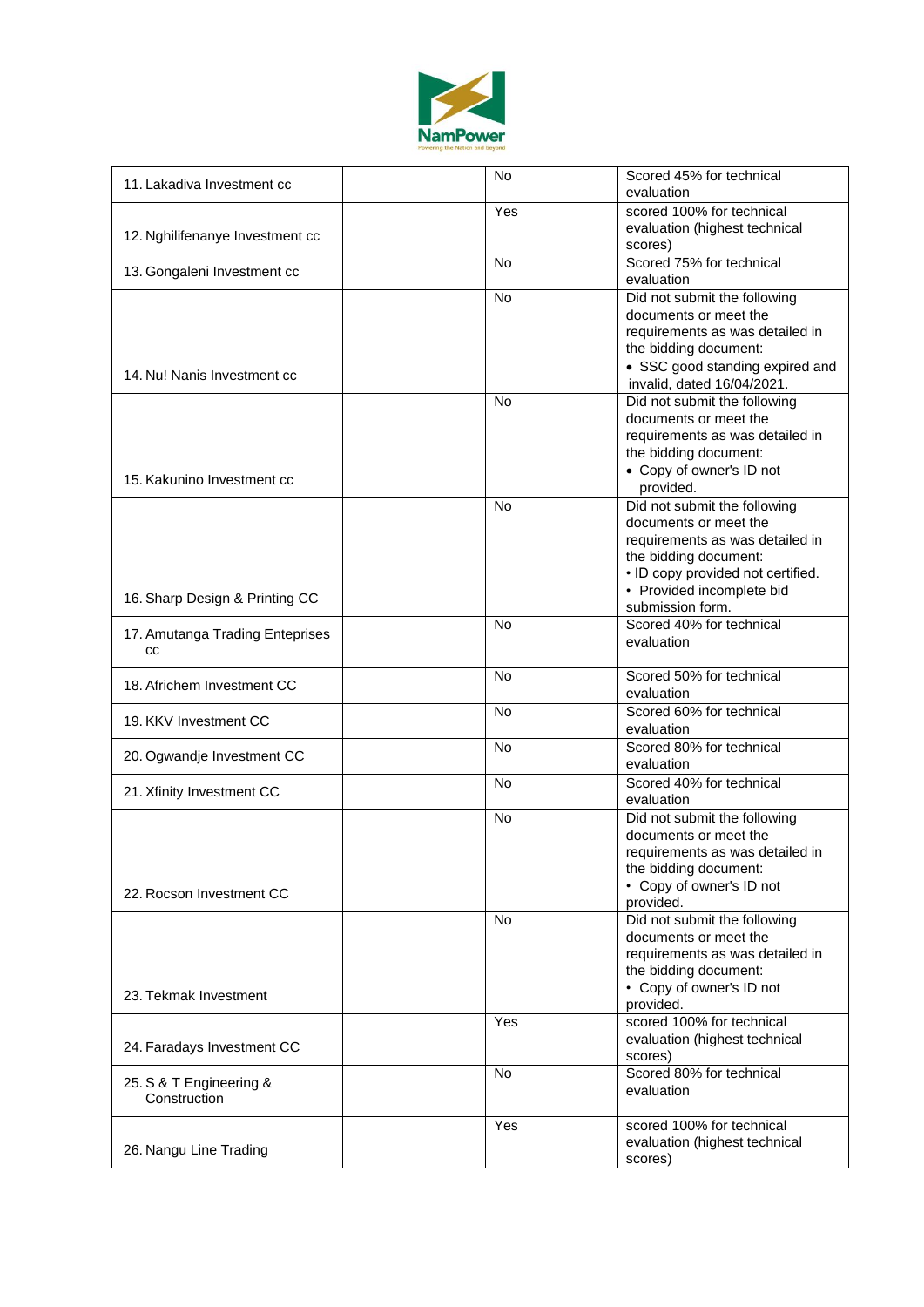

| 27. RW Investment CC                           | Yes       | scored 100% for technical<br>evaluation (highest technical<br>scores)                                                                                                                  |
|------------------------------------------------|-----------|----------------------------------------------------------------------------------------------------------------------------------------------------------------------------------------|
| 28. Ultimate Communications /<br>Investment cc | <b>No</b> | Scored 80% for technical<br>evaluation                                                                                                                                                 |
| 29. Essential Investments                      | Yes       | scored 100% for technical<br>evaluation (highest technical<br>scores)                                                                                                                  |
| 30. DS Technology & Investments<br>CC          | <b>No</b> | Scored 80% for technical<br>evaluation                                                                                                                                                 |
| 31. Habassen Trading                           | Yes       | scored 100% for technical<br>evaluation (highest technical<br>scores)                                                                                                                  |
| 32. Compass Agencies cc                        | <b>No</b> | Scored 50% for technical<br>evaluation                                                                                                                                                 |
| 33. Kambare Trading Investments<br>CС          | <b>No</b> | Scored 25% for technical<br>evaluation                                                                                                                                                 |
| 34. N - Tee Trading                            | <b>No</b> | Scored 80% for technical<br>evaluation                                                                                                                                                 |
| 35. Atai Investment CC                         | <b>No</b> | Scored 65% for technical<br>evaluation                                                                                                                                                 |
| 36. Bonga Trading CC                           | Yes       | scored 100% for technical<br>evaluation (highest technical<br>scores)                                                                                                                  |
| 37. Globemaster Trading                        | Yes       | scored 100% for technical<br>evaluation (highest technical<br>scores)                                                                                                                  |
| 38. Skandada Trading                           | No        | Scored 60% for technical<br>evaluation                                                                                                                                                 |
| 39. Ideal Motors cc                            | <b>No</b> | Scored 80% for technical<br>evaluation                                                                                                                                                 |
| 40. KK Target Trading                          | Yes       | scored 100% for technical<br>evaluation (highest technical<br>scores)                                                                                                                  |
| 41. Bsquare Investments                        | No        | Scored 30% for technical<br>evaluation                                                                                                                                                 |
| 42. Ebbrie Genenis Stationer cc                | No.       | Scored 80% for technical<br>evaluation                                                                                                                                                 |
| 43. Tulitech Investments CC                    | <b>No</b> | Scored 45% for technical<br>evaluation                                                                                                                                                 |
| 44. Betu Group Trading cc                      | <b>No</b> | Scored 85% for technical<br>evaluation                                                                                                                                                 |
| 45. Eko Tech                                   | No        | Scored 60% for technical<br>evaluation                                                                                                                                                 |
| 46. Hawick Investment CC                       | <b>No</b> | Scored 45% for technical<br>evaluation                                                                                                                                                 |
| 47. Namib Office Supplies cc                   | No        | Scored 40% for technical<br>evaluation                                                                                                                                                 |
| 48. The Kongom Group                           | No        | Did not submit the following<br>documents or meet the<br>requirements as was detailed in<br>the bidding document:<br>•Copies of ID copies of two<br>members of the trust not provided. |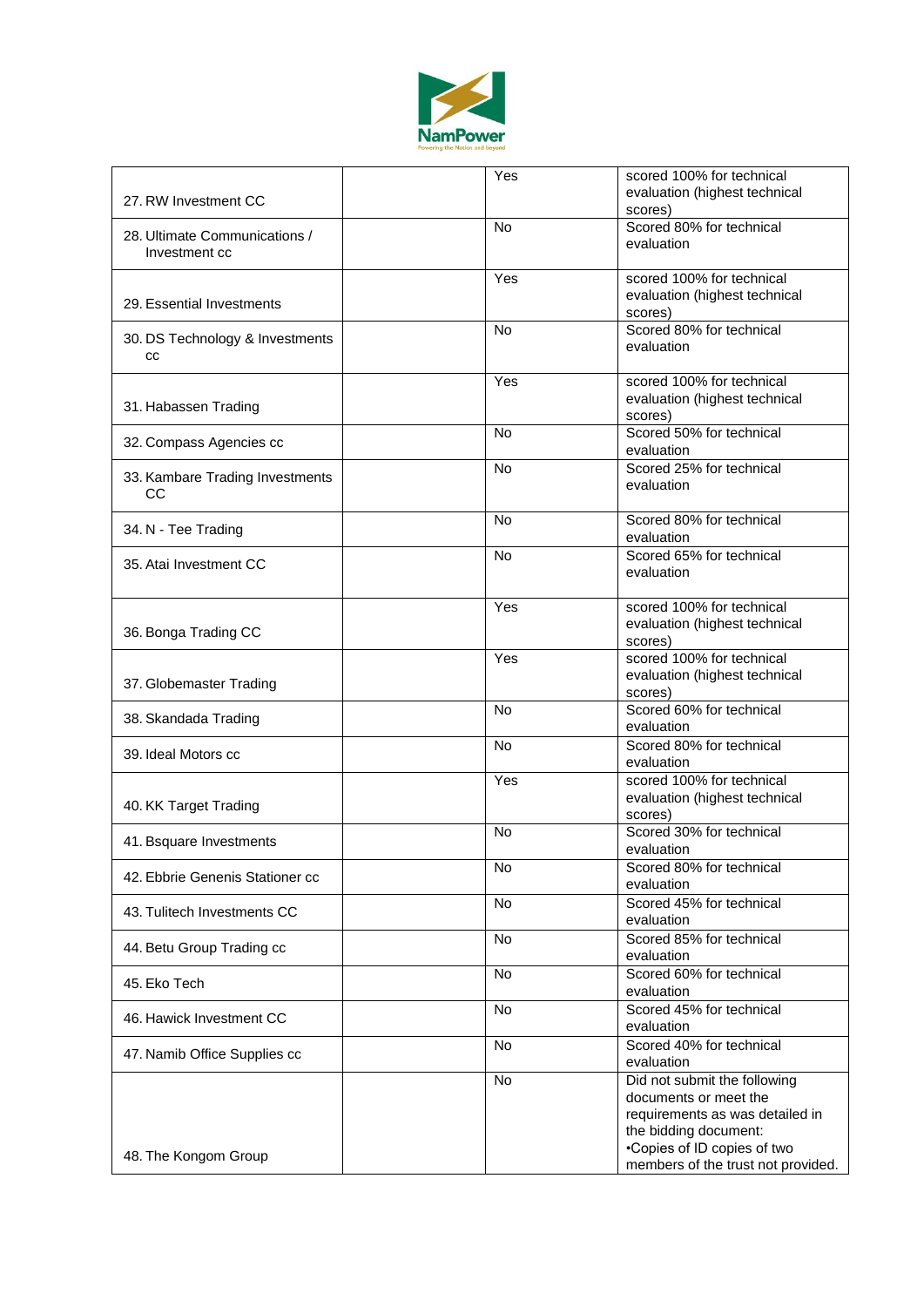

| 49. Qualitrade Investment cc   | <b>No</b>      | Scored 35% for technical<br>evaluation                                                                                                                                                                                               |
|--------------------------------|----------------|--------------------------------------------------------------------------------------------------------------------------------------------------------------------------------------------------------------------------------------|
| 50. Muadifam Enterprises cc    | <b>No</b>      | Scored 80% for technical<br>evaluation                                                                                                                                                                                               |
| 51. Denu Stationers            | No             | Did not submit the following<br>documents or meet the<br>requirements as was detailed in<br>the bidding document:                                                                                                                    |
| 52. Crown Distributors cc      | N <sub>o</sub> | • Copy of owner's ID not provided<br>Scored 90% for technical                                                                                                                                                                        |
|                                | <b>No</b>      | evaluation<br>Scored 50% for technical                                                                                                                                                                                               |
| 53. Windhoek Rubber Stamps     |                | evaluation                                                                                                                                                                                                                           |
| 54. Prime Innovative Tech      | Yes            | scored 100% for technical<br>evaluation (highest technical<br>scores)                                                                                                                                                                |
| 55. Deekyle Investment CC      | <b>No</b>      | Did not submit the following<br>documents or meet the<br>requirements as was detailed in<br>the bidding document:<br>• Copy of owner's ID not provided                                                                               |
| 56. LNB Supplies & Investments | <b>No</b>      | Did not submit the following<br>documents or meet the<br>requirements as was detailed in<br>the bidding document:<br>• Copy of owner's ID not provided<br>• SSC good standing expired,<br>dated 10/05/2021.                          |
| 57. Ongongo Investment cc      | <b>No</b>      | Scored 70% for technical<br>evaluation                                                                                                                                                                                               |
| 58. Marone Investment cc       | No             | Did not submit the following<br>documents or meet the<br>requirements as was detailed in<br>the bidding document:<br>• Copy of owner's ID not provided                                                                               |
| 59. Edge Investments cc        | <b>No</b>      | • Copy of one of the owner's ID<br>not provided                                                                                                                                                                                      |
| 60. Ekwakuti Trading cc        | <b>No</b>      | Scored 50% for technical<br>evaluation                                                                                                                                                                                               |
|                                | <b>No</b>      | Did not submit the following<br>documents or meet the<br>requirements as was detailed in<br>the bidding document:<br>• Copy/ies of shareholders ID's<br>not provided.<br>• Waltons Namibia (Pty) Ltd<br>owned by Bidvest Namibia, no |
| 61. Waltons Namibia (Pty) Ltd  |                | further proof of ownership<br>provided.                                                                                                                                                                                              |
| 62. Kaluanda Trading cc        | <b>No</b>      | Scored 50% for technical<br>evaluation                                                                                                                                                                                               |
| 63. Salient Investments cc     | <b>No</b>      | Did not submit the following<br>documents or meet the<br>requirements as was detailed in<br>the bidding document:<br>• SSC good standing invalid,<br>dated 02/03/2021                                                                |